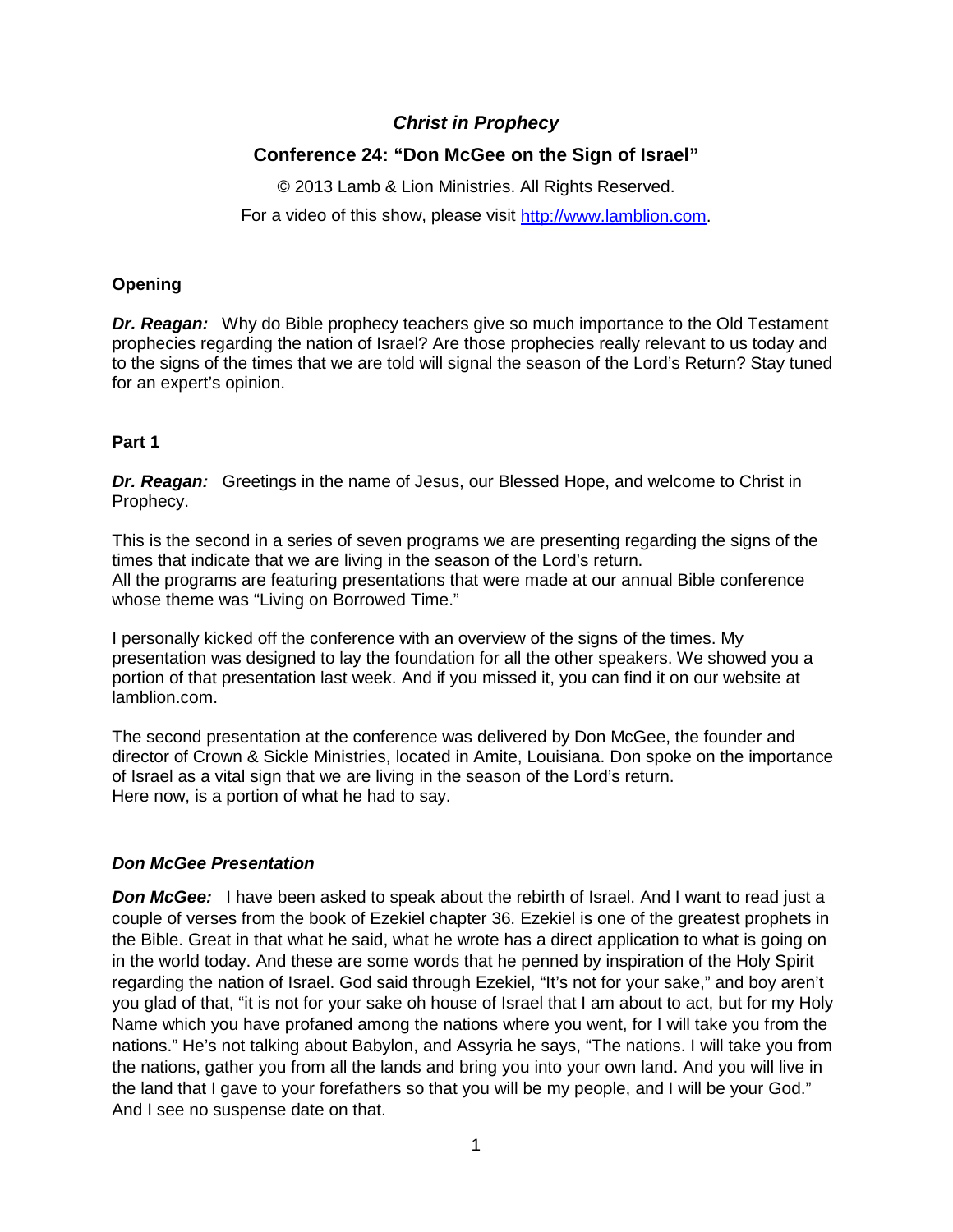The longer I study Bible prophecy and the longer I am involved in writing and speaking the more astounded I am at the body of meaning associated with the rebirth of Israel. The more I learn to appreciate what it means. And the more I learn to appreciate its fullness regarding the church, you and me and where we are today.

Folks I believe that as a theme we could say it this ways, no event in modern history is buried so deeply in the mountain of discarded occurrences on the timeline of human history by the secular world and so ignored so brazenly by the modern organized church as the May  $14<sup>th</sup>$ , 1948 rebirth of the eternal, God-ordained nation of Israel. There are people in pulpits and people in pews across the land, across the world who wish that day had never happened. At the same time I also believe that there is no event in modern history that is so critical to the understanding of world history, whether you go back to the book of Genesis, or you go into eternity in the future. In the book of Revelation no event is so critical to the understanding of those things and the understanding of the nature and being of God Himself then the rebirth of the nation of Israel. And for those of us who are Christians I believe there is nothing that has happened in the last 2,000 years that is more encouraging to our faith, and more persuasive regarding our premillennial, pre-tribulational convictions as the rebirth of Israel. Take out the rebirth of Israel and I am going to question a whole lot of things. But God saw fit to bring those people back into their own land in May of 1948. And for those who centuries before that time said it is going to happen, I tip my hat of faith to them, I don't know if I could have been that strong.

There are several ways this presentation could be presented. And I have chosen one that is a little bit different then the way it has been presented at least from my perspective in the past. I want to talk about the necessity of Israel. I see nothing in the Bible about the necessity of England, or America. But I see much in the Bible regarding the necessity of the nation of Israel. I want to talk about Israel's national death, and when I say national death I'm not talking about the death of Jewish people, I'm talking about the death of the nation of Israel. I want to talk about the returns, two distinct kinds of returns to the land. Then I want to focus a little bit on the purpose of that second return and then I want to build it all with an exposition on those texts having to do with the rebirth of Israel in 1948.

First the necessities; when you get to Genesis 11 you find that the human race was in a shambles for the second time. The first time was in Genesis 6 with Noah. We don't know a whole lot of details about what happened in those first 5 chapters but we know that the human race as we would say today was in the toilet. Things were just going from bad to worse. There were things happening that we today have difficulty understanding; having to do with the sons of God and the daughters of man and that kind of thing. But we know that everything was bad. In fact God looked around at this thing and He said, "This is so bad what I am going to do is I am going to wipe this thing out, except for 8 people." And you know the story of Noah.

The exact same situation occurred in Genesis 11, in 5 chapters in a few short centuries of time the human race had gone from 8 people that survived the wrath of God, to a world that was about to face it once again. And God looks around and this thing the Tower of Babel and He says, "What's the matter with you people?" When the Ark settled on the mountains of Ararat God told Noah, He said, "Look I want you to leave this thing. I want you to go around the world, I want you to populate the world. I want you to be the caretaker, I want you to be the steward of everything that I have created. And life is going to be good for you, you can even eat steak now."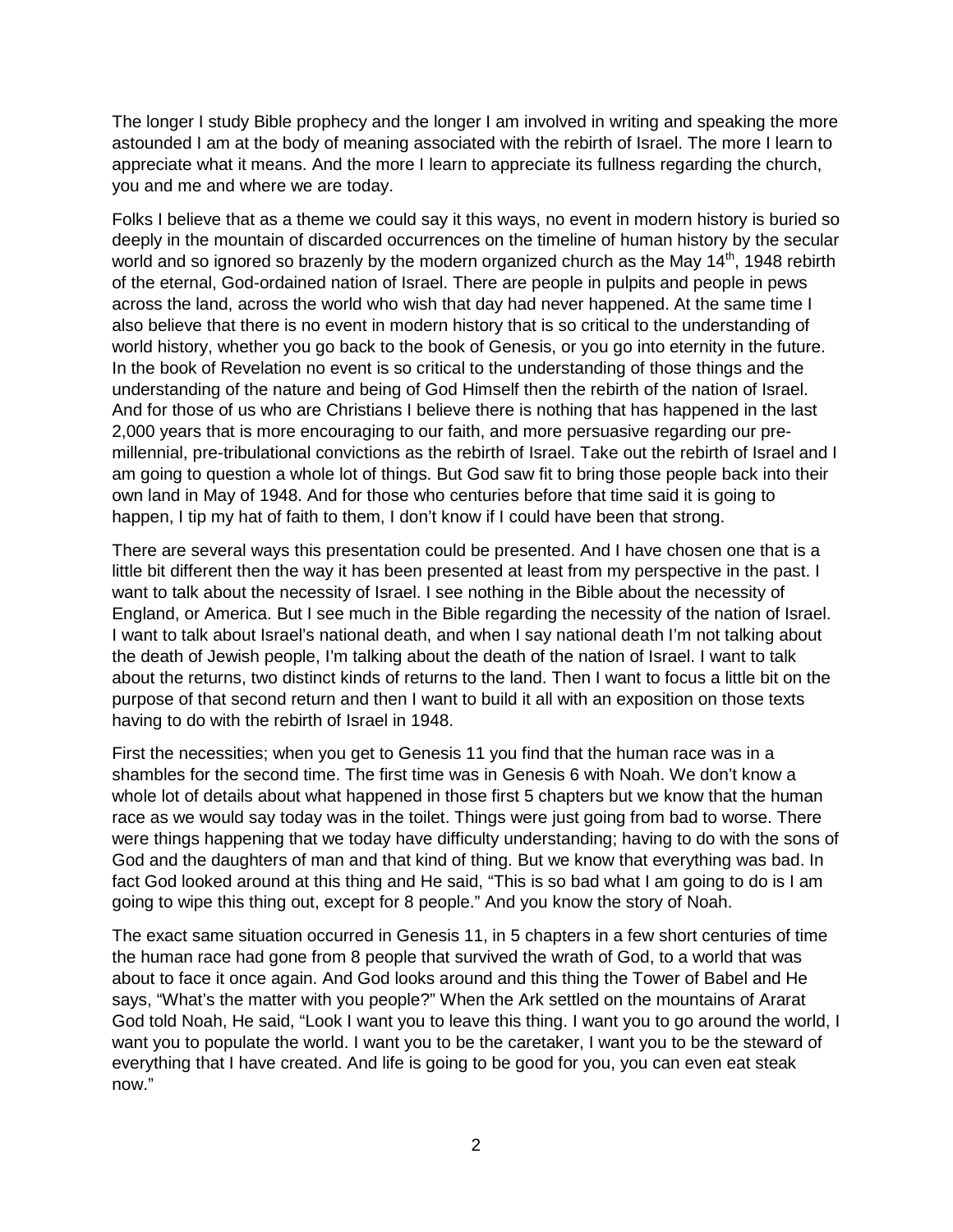But what did they do? They want right back to where it all started in the land of Shinar. I mean they all got together and they went back in that fertile valley, this alluvial plain between the Tigris and Euphrates Rivers. And they went right back to where it began. And then when they got there they said, "I'll tell you what God we don't need you anymore. What we're going to do is we are going to do this thing on our own and we are going to build a tower. You got that God? We are going to build a tower as a memorial to our intellectual and our mental prowess. We don't need you anymore."

Does that sound familiar? Have you ever heard anybody of late say, "We don't need you anymore God? You need to get out of our courtrooms. And you need to get out of our classrooms. And you need to get out of our boardrooms. And you just need to disposes yourself God, we don't need you." And God looked down at this thing and He said, "Look at this, all over again." So God had some choices, He could destroy what was left by water. And that wasn't really a choice because He said earlier I'm not going to do that again. Or He could maybe destroy it by another means, you know maybe a plague or you know whatever. But He didn't do that. As Genesis 11 ends and Genesis 12 begins you see that God comes up with something even better. He couldn't go back and just destroy them and start over again like He did under Noah because the human race was incapable of sustaining any kind of righteousness. The human race because of the Adamic nature was in the toilet and it would stay there. God could have sent a 1,000 Noahs and all that kind of thing and it would have gone right back to the Tower of Babel. The human race can't make it on its own.

And I don't care what your kids are being taught in Sociology and Psychology classes even in some Christian Universities. The human race does not have the ability to sustain itself on any kind of moral level whatsoever. There was only one means and God had already talked about it in Genesis 3, He said, "I'm going to send somebody that is going to be born of the seed of woman." Now right there you come to a full stop and you say, "Seed of woman? That isn't what I learned in  $8<sup>th</sup>$  grade Biology. That isn't how it works." The guy has the seed, you know what I mean. Kids learn that really early these days. God said, "It's going to be the seed of a woman." Why did He do that? Why did He say in Genesis 3 I am going to send what we would call today the Messiah or the Savior? He says I am going to send this person and He is going to be born of the seed of woman. And the reason is this: He could not be born of the seed man because it is through man that we normally have seed; and it is through man that we normally inherit the Adamic nature from our forefather Adam. The one that He would send had to be both God and man. He got His humanity from his momma, and He got his Godhood from the Holy Spirit. And we have the God man without coming from the seed of man, therefore without the Adamic nature. A Messiah, a Savior must do what no one else could do and that Messiah and that Savior could not come from the Gentile world, they were incestuously inbreed with rebellion.

A new nation had to be formed one free from man's past and a special man of faith must be found to start that new nation and there is where God cast His eyes upon the world and He found this little area down here in a place called Ur, the area of Chaldea, modern Iraq. And He looked around at those people and He saw one guy named Abram and He said, "He's the man." You know in my fantasy I conjure up conversations with God, you know when we get there. I got lots of questions and I want to know because Abram to a degree was an idolater. God what did you see in Abram that you didn't tell us through Moses? What is it about Abram? I don't know I just have a lot of questions about that. But He saw somebody different in the person of Abram. And He choose Abram. He said "Abram I want you to leave your momma, and your daddy and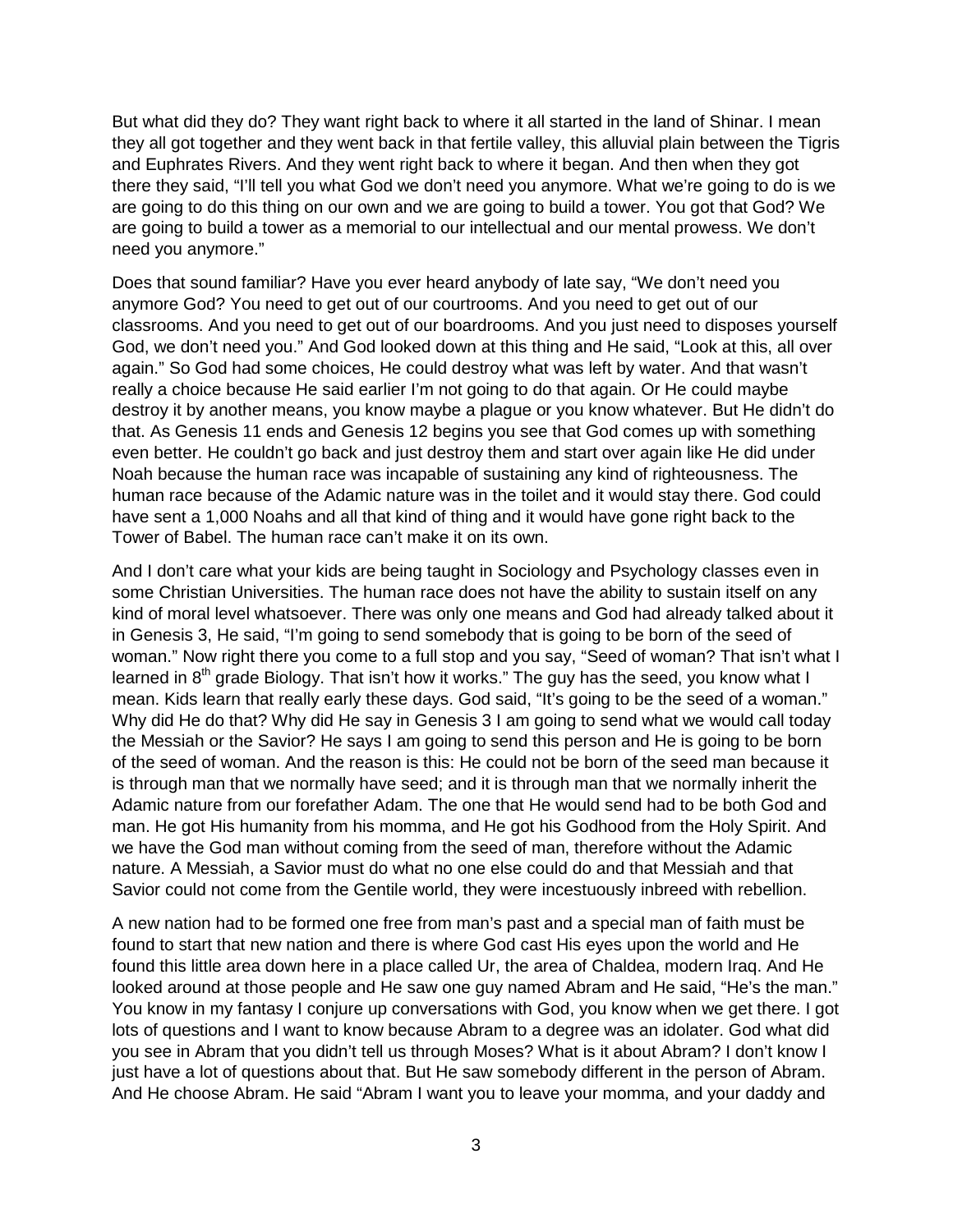all your friends, your partners and everything, I want you to go." "Where am I going to go God?" "I'll tell you later." It takes a lot of faith.

Last time I did that was in 1968 when I raised my hand and enlisted in the US Army, they said, "We're going to send you somewhere." And I said, "Where?" And they said, "We'll tell you later." It wasn't like that for Abram. God said, "I'm going to send you somewhere and I'm not telling you where it is. He didn't even tell Abram what He was going to do. But it was through Abram that He founded this new nation. He produced a nation and a tribe and a family and a house from which would come Messiah, because there was no nation, and no tribe, and no family or no house in the Gentile world that qualified.

So when you look at it there was a tremendous necessity regarding Israel. Israel was God's tool in dealing with inherent sin. A tool that He could not have in the Gentile world, it had to be through Abram. Problem of sin was foreknown in the mind of God. I mean boy He created this thing and He knew what was going to go down. There is no doubt about it because He is omniscient; He knows everything before it happens. So in my mind as He was putting this thing together He looks across this vastness of nothing and He sees creation. And He looks upon the billions of galaxies out there and He settles on a little galaxy called the Milky Way and inside that little galaxy called the Milky Way He sees this little solar system that we call our solar system kind of a little bitty, bitty sun and a bunch of little planets running around and that kind of thing. And of those planets He settles on one little speck of cosmic dust that we call earth, and He says, "That is where I am going to deal with the problem of sin, right there." Folks, it is not the size of something that makes it important. Ask Napoleon about Waterloo. Before Waterloo nobody knew, before Napoleon's defeat nobody knew where Waterloo was. It's not the size of the town, it's the fact that this emperor was defeated. It's not the size of the speck of cosmic dust, it's because of what happened here. This is where the great God of Heaven dealt with the problem of sin. And it was on that little speck of cosmic dust that He saw this place, and this man and He took that man from that place and put him in another place from there built this nation that we call Israel.

I want you to understand something, without Israel God is still God. But without Israel there is no mercy, and there is no grace, and there is no salvation and there is no coming vindication when God says, "Take that," something that we look forward to also. And without Israel there is no purpose in life and no reason for living and no hope. All these people who says, "God is finished with Israel, finished with the Jews. We'll just sweep them under the carpet of history and everything is going to be ok." No, God blessed the Church. Jesus died for His Bride. I'm part of it, you're part of it. And yes a 1,000 amens, but without Israel there would be no Church. (clapping)

God made no mistake in creating this new nation Israel. And the Church would be spot on biblical to not make the mistake of thinking Israel no longer has a place in God's plan for the human race. As a necessity let's take a look at their national death. In order to have a re-birth, in order to have what I would call a resurrection you have to have a death. Jesus commanded Lazarus to come out, not only from the tomb itself but from the cold, dark regions of death. So He also said for Israel to come out from her centuries old grave in the hostile, Gentile world and from a similar cold, dark region of national death. Look at Ezekiel 37 and you see it clearly.

Now regarding the rebirth of Israel there is some confusion and error at this point that exists in the organized Church. I say organized and that's not a slam or anything like that it is just I like to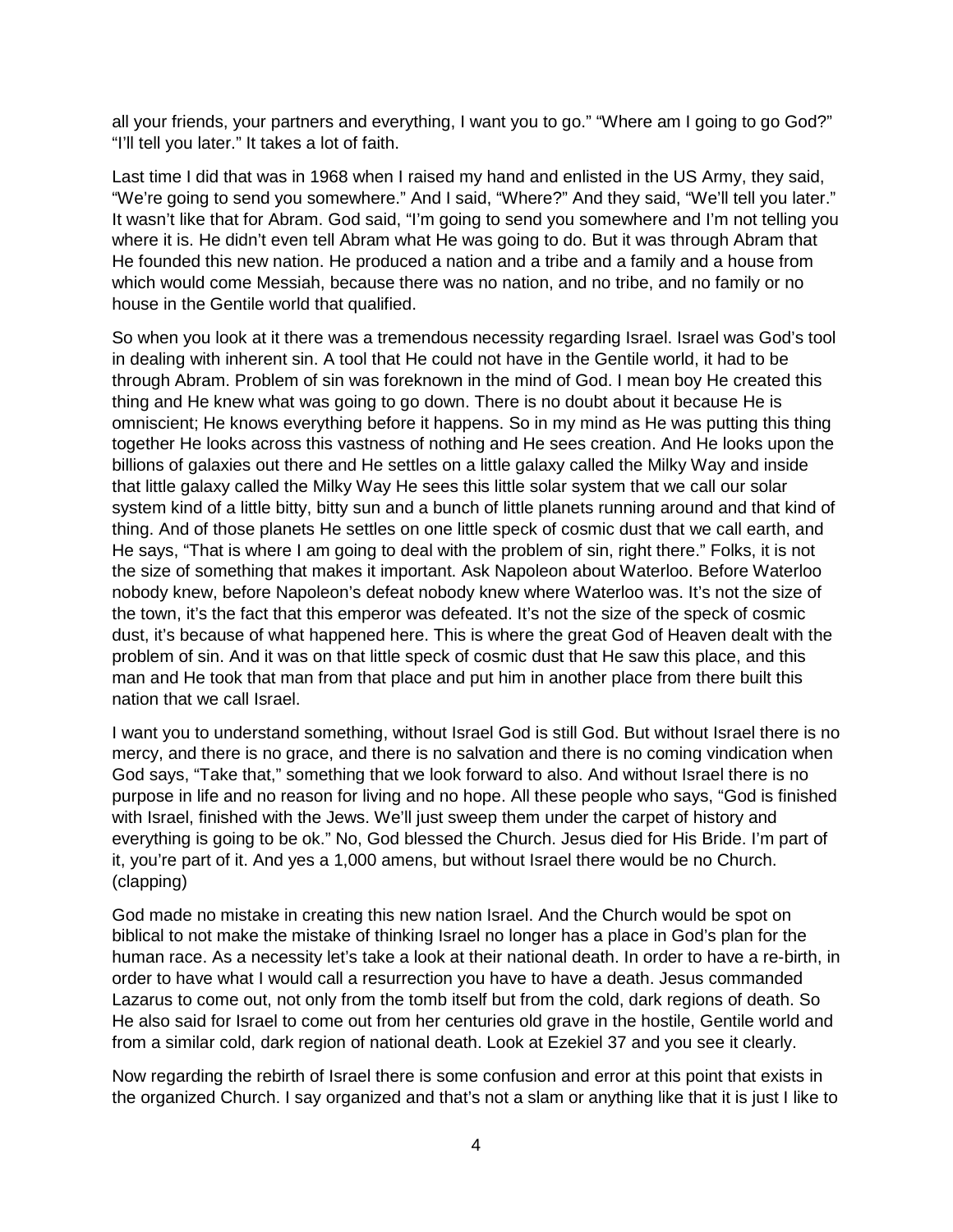think of myself as a Christian, I don't like to think of myself as an" ite", or an "ist", or something like that. Just call me Christian, that's all I want to be known as. I want to be known as a disciple of Jesus Christ, that's all I need. That's all I need. So when I say organized Church I am talking about some of these things that have their own, you know if you want to be this particular "ist" or this particular, "ite" then this is the writ list of rules that you got to this you've got to believe this, and you've got to believe that, you've got to believe this other thing. I don't buy into that kind of thing. Where I go to church I don't agree with everything they say. And when I say they I am talking about either the preacher or the Sunday school teacher or the guy sitting in the next pew or something like that. I'm me. I am not responsible to some human tribunal. I am responsible to God. I live for an audience of one. (clapping)

So when I say the organized Church I am talking about that kind of liturgical. Can you see me with a robe? I don't do robes. It is hard enough to do a tie. But there is some confusion in the organized Church about this thing about Israel and if people had a real good understanding of Deuteronomy 28 it is a very important key. I mean a lot of this stuff would clear a room. There are two dispossessions of Israel in Deuteronomy 28. There is a first one that speaks of them going into exile under their Kings and that happened in Assyria, and Babylon. And then there is a second one, in the last part of Deuteronomy 28 that has reference to a worldwide dispersion, a worldwide dispossession from their land. And there is a no king associated with it. Bill Salus points this out clearly in one of his books. If people could kind of get this thing kind of squared away you would begin to remove some of the cobwebs and the fog about this thing about Israel and their rebirth. Another thing that clears it up would be a real good understanding of Ezekiel 37 the dry bones resurrection or the dry bones rebirth of Israel is connected to a worldwide dispersion from AD 70 then AD 35 when the rest of them were kicked out of their land and scattered around the world. But Ezekiel 37 has nothing to do with Assyria and Babylon dispersion. It's got nothing to do with it. People talk about the, "Well you know got the lost 10 tribes of Israel that went into Assyria." They're not lost. At the birth of Jesus a couple people were identified. Was it Anna that was from the tribe of Asher? And if you and I can't figure it out, God's got it I promise you.

The return that we see here, this rebirth that we see here the return from all the world. A return to the land of Israel, your own land in Ezekiel 37:12-14, verse 9, "He said to me, 'Prophesy to the breath.'" Prophesy to the breath? To the breath? Back in another profession I had people had to prophesy to their breath and usually I put handcuffs on them afterwards. (laughing) Where did that come from? "Prophesy to the breath, prophesy son of man say to it, 'this is what the Lord God says, 'breath' come from the four winds.'" Not from Assyria and not from Babylon where they were sent. "Come from the four winds and breathe into these slain so that they may live." Brethren when you go to Ezekiel 37 and look at this thing about the death of national Israel and the Valley of Dry Bones and that kind of thing, this is not the resurrection of all dead. This is not a general resurrection of any kind. I don't know of a general resurrection except for the lost, and that is separate and apart from our resurrection. This is not a resurrection of all dead. It's not even the dead, get this clearly, this is not even the dead of Israel, this is the resurrection of the nationally dead nation of Israel. These aren't some Jews that are going to be resurrected, this is an entire nation.

Now what about the preservation of the Jews all during this time? They were scattered in AD 70 and AD 135 and all around the world and all that kind of thing. Well if Ezekiel 36 and some other Scriptures are going to be correct in that He was going to one day bring them back to their own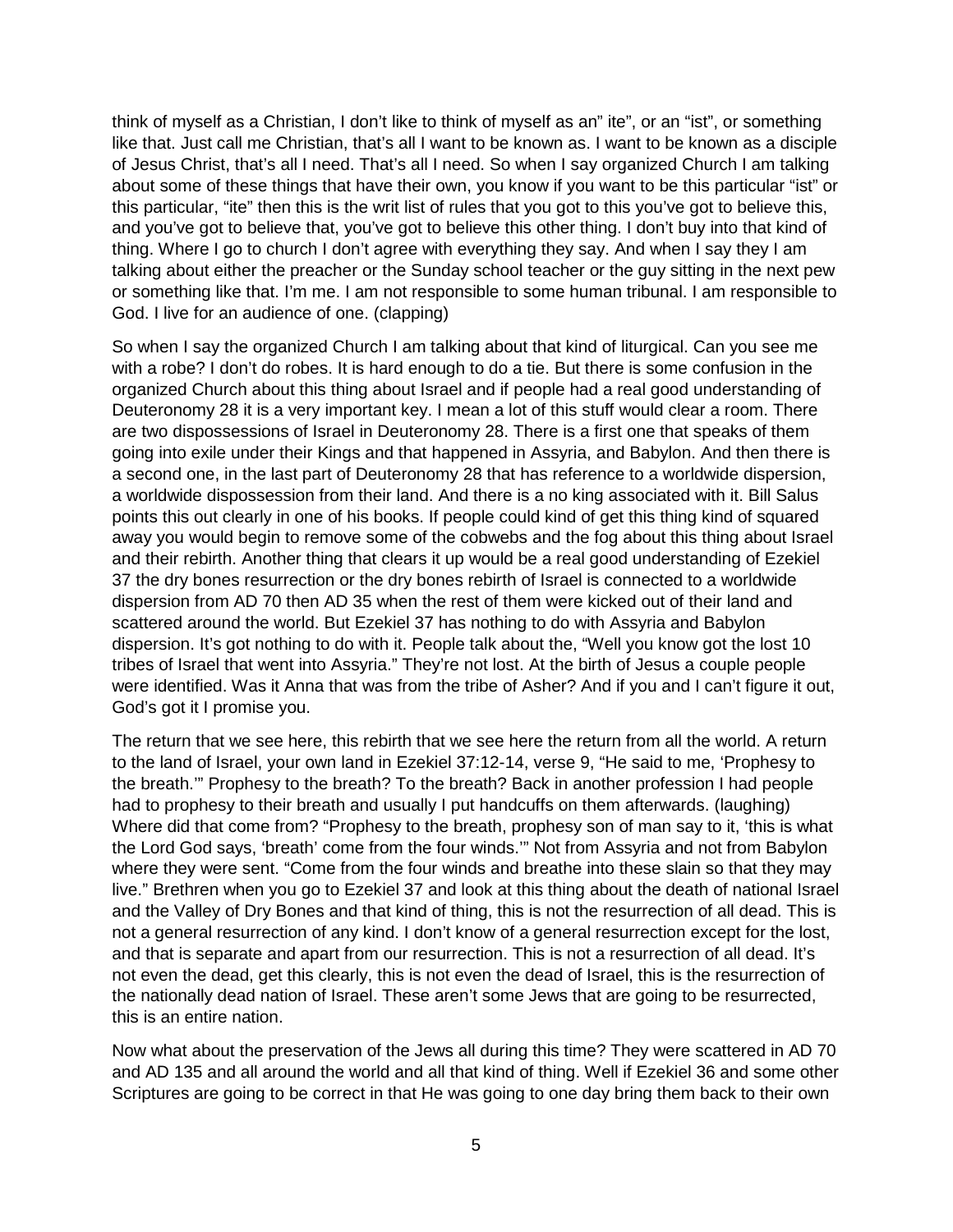land. Then in some kind of way God had to spare them for these 2,000 years. He scattered them and he said, "But I'm going to bring you back." But in the mean time you've got to take care of them, how in the world did He do that? If there is going to be a resurrection there must be the conservation of some entity that can be resurrected. That preservation folks was directly by the hand of God. Very similar might I add to the preservation of the root of the Hebrew language. And the new state of Israel. And God foresaw this He knew that the new state of Israel would have to be distinctive in every aspect of her rebirth and her character. And the rebirth of the Hebrew language would be part of that distinction. Can you imagine Israel speaking Arabic or English or French? Cajun French? Minoshka. And He used a man, a man named Eliezer Ben Yehuda. Now if you just say, "Well yeah He used Ben Yehuda to do this." You know against fierce opposition he rebirthed the Hebrew language we know something about that stuff. But if you just say that without looking at it carefully you are going to miss something so very, very important at least in my opinion. Ben Yehuda lived from 1858-1922 when was it that this modern Zionist movement began? Was it not in the later part of the 1800's first part of the 1900? Do you believe that the rebirth of the Hebrew language might have had something to do with God and Theodore Herzl and those guys? I think it definitely did. I do not believe that was a coincidence.

How did He preserve them? Well first of all the Jews cannot be annihilated and boy they have tried to. I mean there are other ancient peoples that are gone. You don't see any Canaanites and Amalekites and Jebusites running around do you? The first time I went to Israel years ago I was doing an archaeology kind of thing, you know and they were using an Arab guide. And he was on the bus and he was talking one day about he was a descendant of the Canaanites. I wanted to gag. No! And I don't say that disrespectfully, that is a lie that is being perpetrated and not only is it being perpetrated in the Middle East but it has been bought into by members who are the body of Christ. Those people are gone in the dust bin of history, but not the Jew.

#### **Part 2**

*Dr. Reagan:* What you have just seen is only a portion of the presentation that Don McGee made at our conference. The entire presentation is contained in this video album, *Living on Borrowed Time*.

Next week, the Lord willing, we will present a portion of the presentation made by my colleague Nathan Jones about the importance of technology in helping us to understand end time prophecies that no generation has ever understood before. I hope you will be back with us at that time. And now, as we bring this program to a close, let's return to Don McGee for the final words of his presentation.

#### **Closing of Don McGee's Presentation**

**Don McGee:** Samuel Katz said some things in his book, "Battleground: Fact and Fantasy in Palestine," I'm not going to quote it all but I am going to give you this: "In the Jews home," he is talking about Jewish people in general, "on family occasions, in his daily customs, on weekdays and on Shabbat when he said grace over meals, when he got married, when he built his house, when he said words of comfort to mourners, the context was always his exile; his hope and his belief in the return to Zion and the reconstruction of his homeland. So intense was this sense of